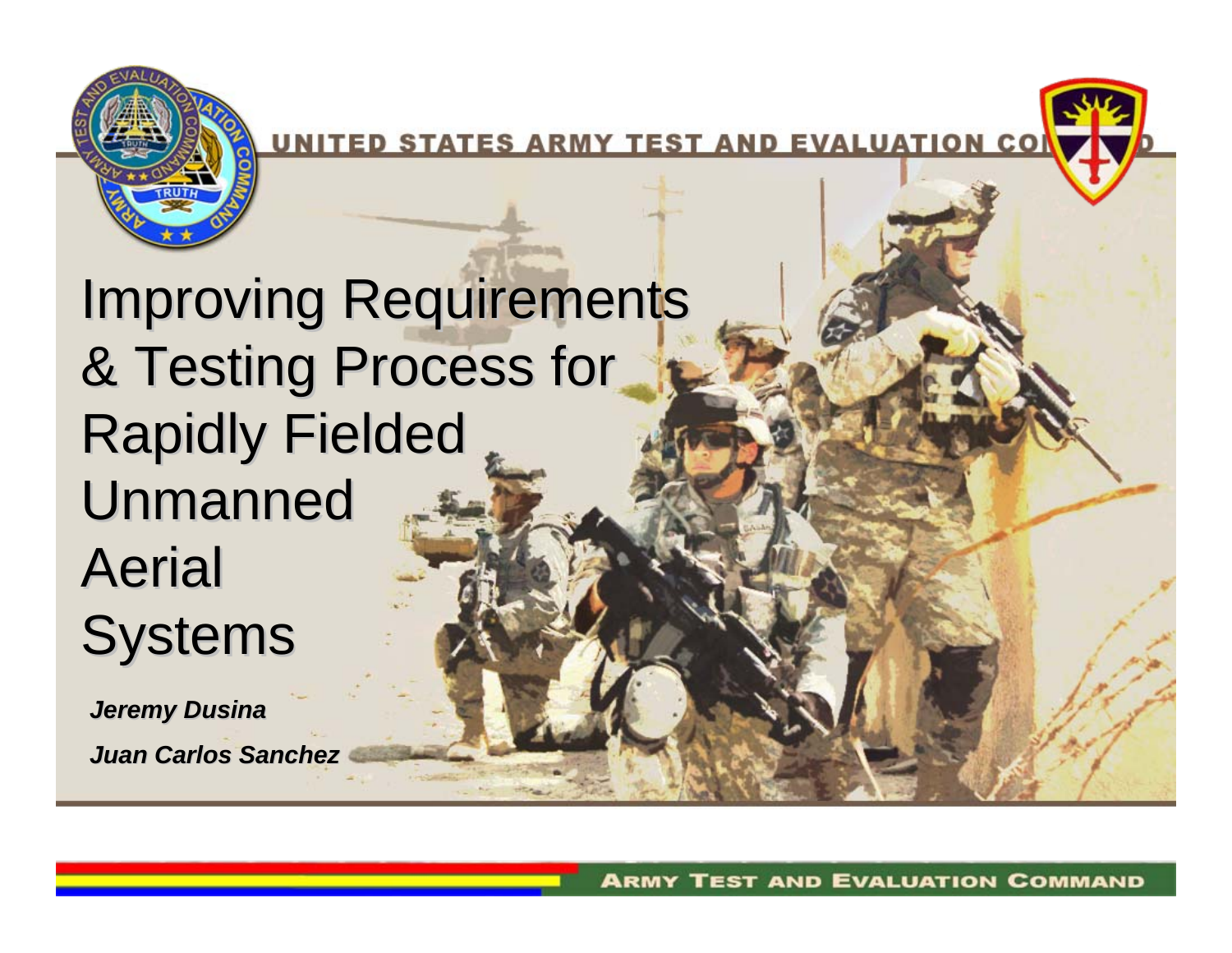

#### **Outline**

- **Unmanned Aircraft Systems**
	- ATEC Mission Statement
	- Test & Evaluation challenges
	- Recommendations
	- Conclusions







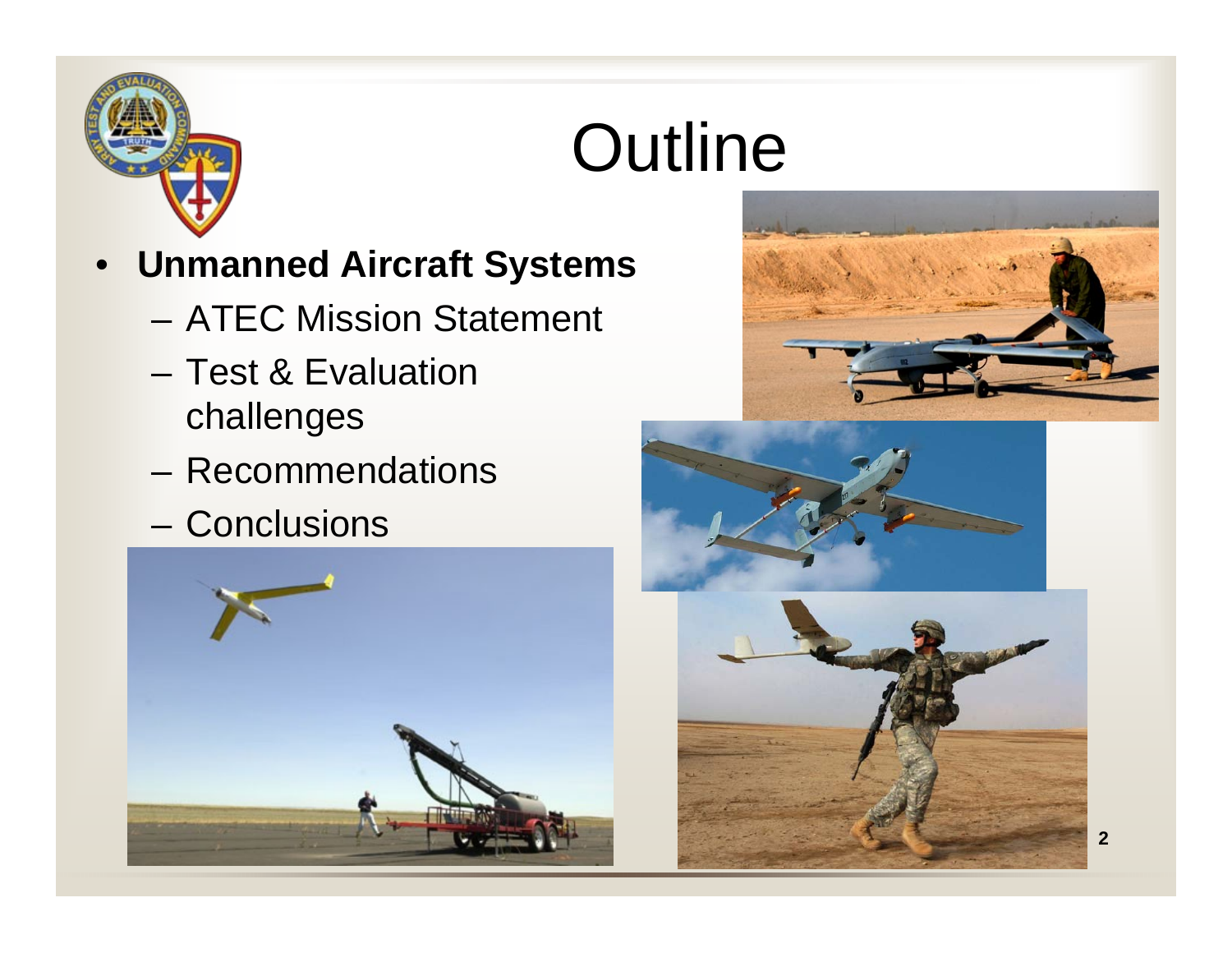



Provide the warfighter adequately tested systems with robust evaluations in a timely manner to support Rapid fielding

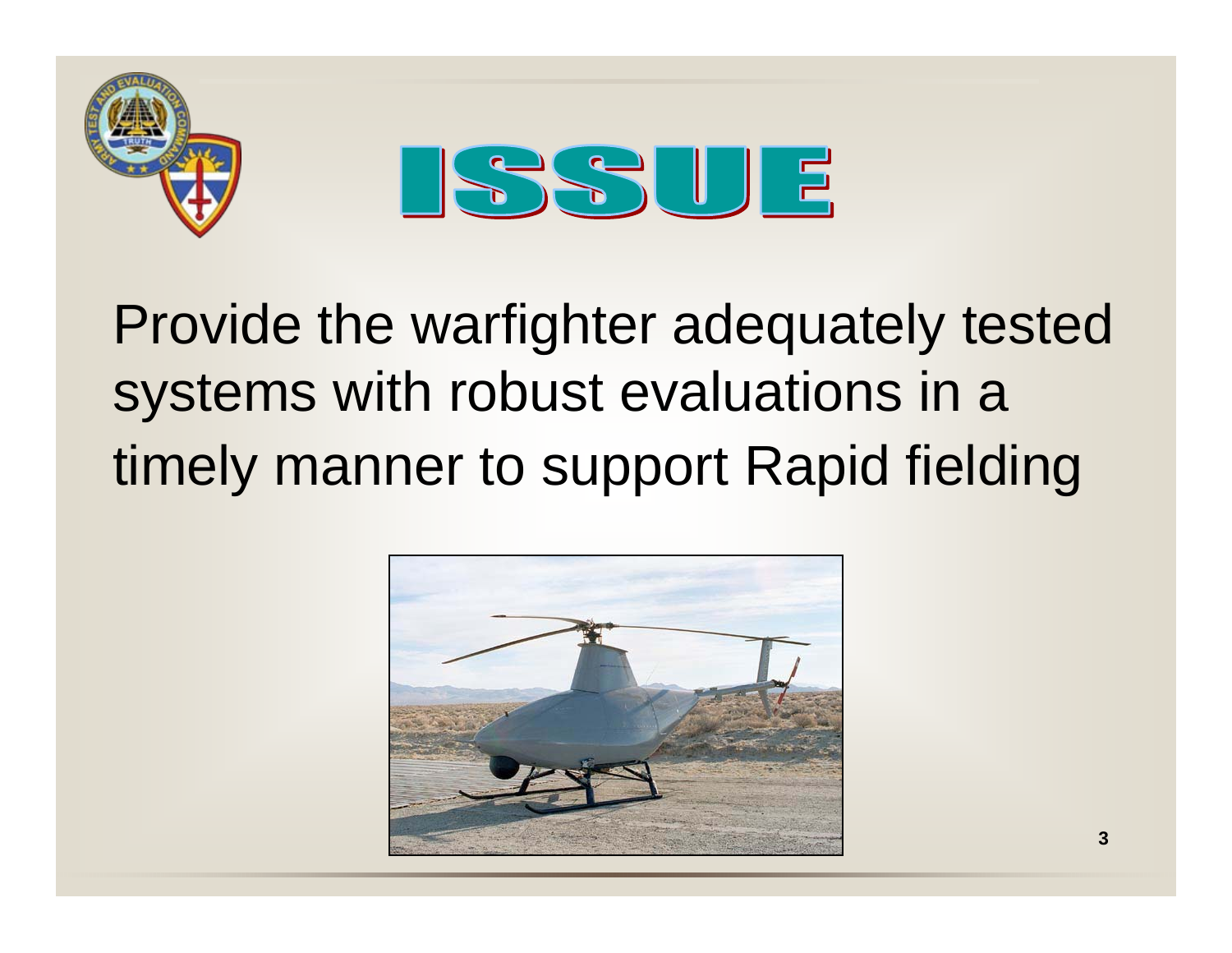

# ATEC Mission Statement

- Facilitate equipment procurement/fielding decisions through testing and analysis to ensure our Army's Warfighters have the right capabilities for success across the entire spectrum of operations.
- Conduct rapid testing in direct support of the GWOT warfighter, providing capabilities and GWOT warfighter, providing capabilities and limitations analyses of weapon systems to limitations analyses of weapon systems to enable employment decisions for rapid fielding to the Combat Soldier.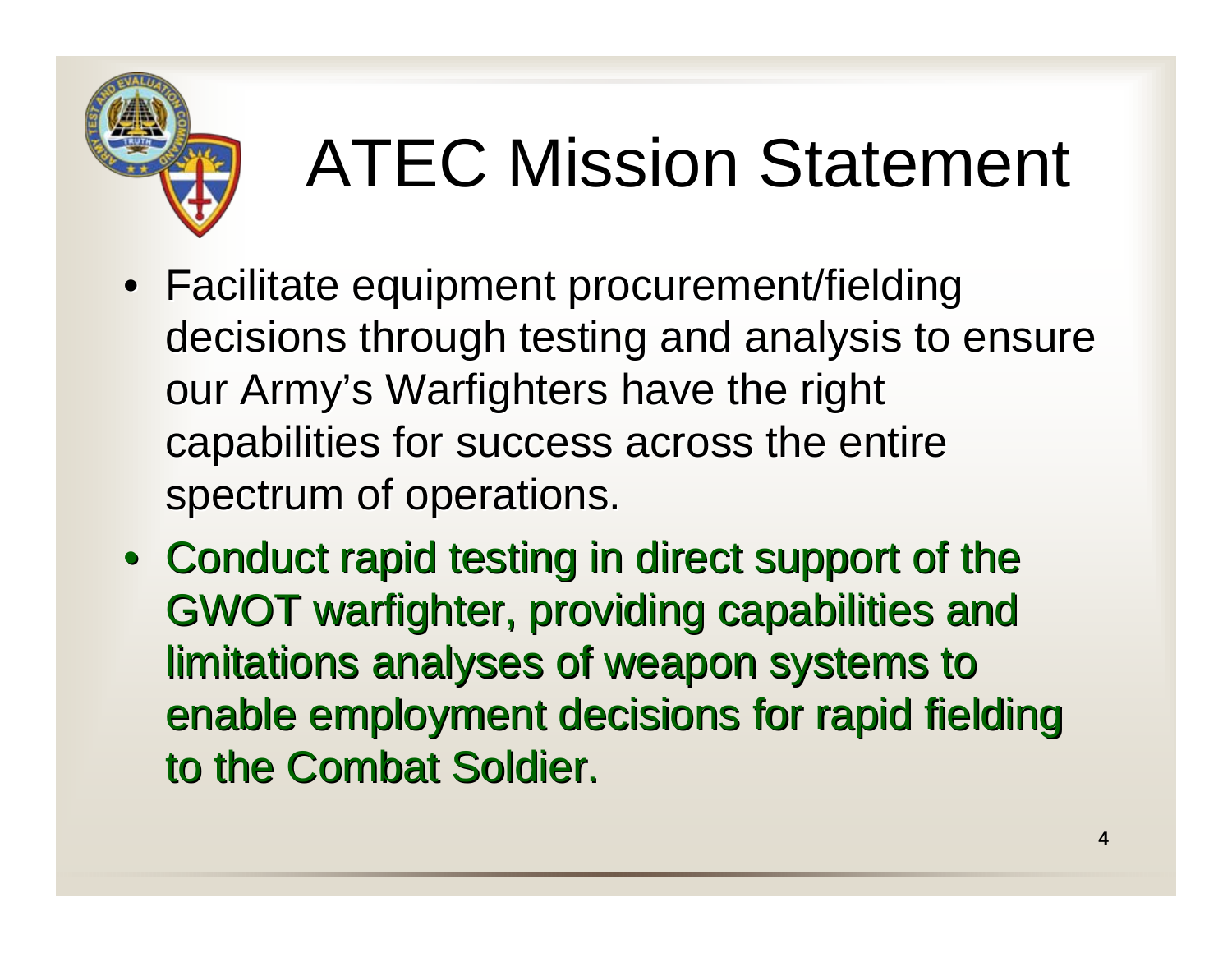

## T&E Challenges – Rapid Fielding

- ONS lack extensive operational requirements
	- –Mission not defined until system is deployed
	- –Many times, difficult to quantify
- Limited test schedule and scope:
	- –Use prior test data when possible
	- –Leverage existing training/exercises
- Warfighers want systems because they are 'better than nothing'
	- Must still be tested to determine capabilities and limitations of the system
- No key denominator for UAS

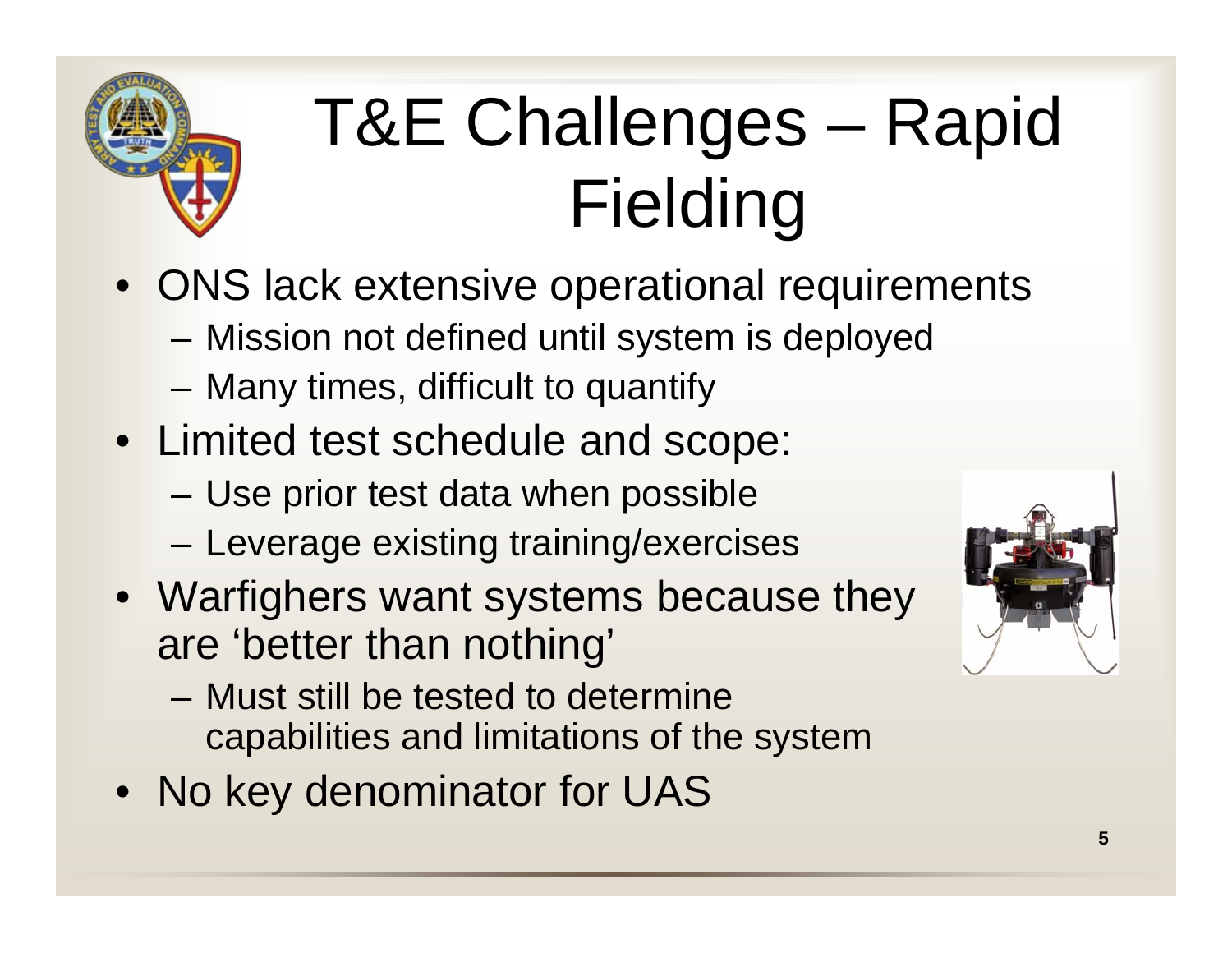

## T&E Challenges – Capabilities & Limitations

- Include aviation and infantry based requirements and operations
- Must develop a robust list of capabilities and limitations of the system for the Warfighter:
	- – Provides the warfighter with the intended operating envelope/environment of the system
- Rapid systems provide users with added capability –Do not replace/improve existing equipment
- Minimal analysis has not provided the Army a clear picture of how best to employ UAS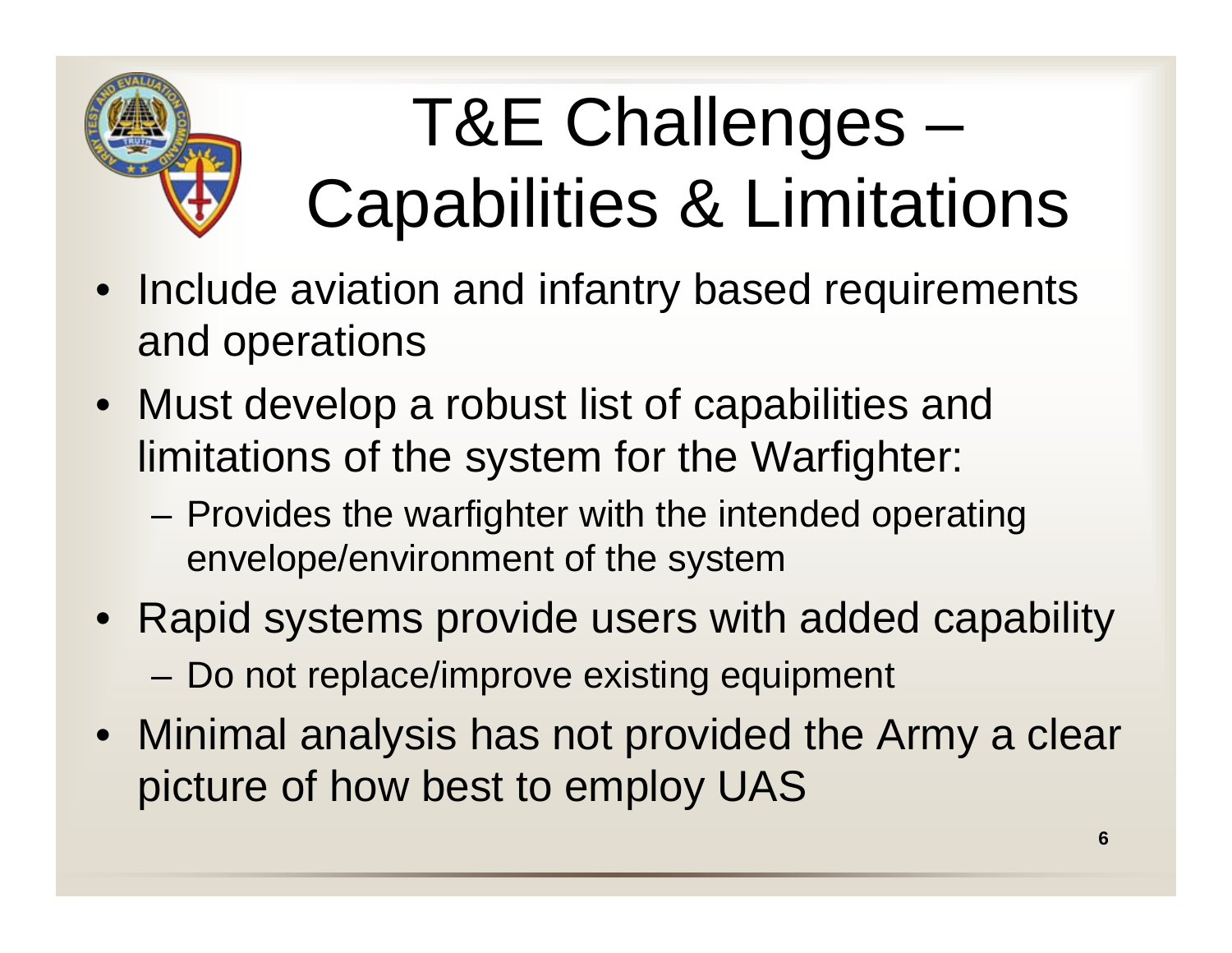

### Recommendations

- •Simplified Rapid Acquisition Process
- $\bullet$  Must have *early* TRADOC involvement with users/units, PM, and ATEC for rapid equipping

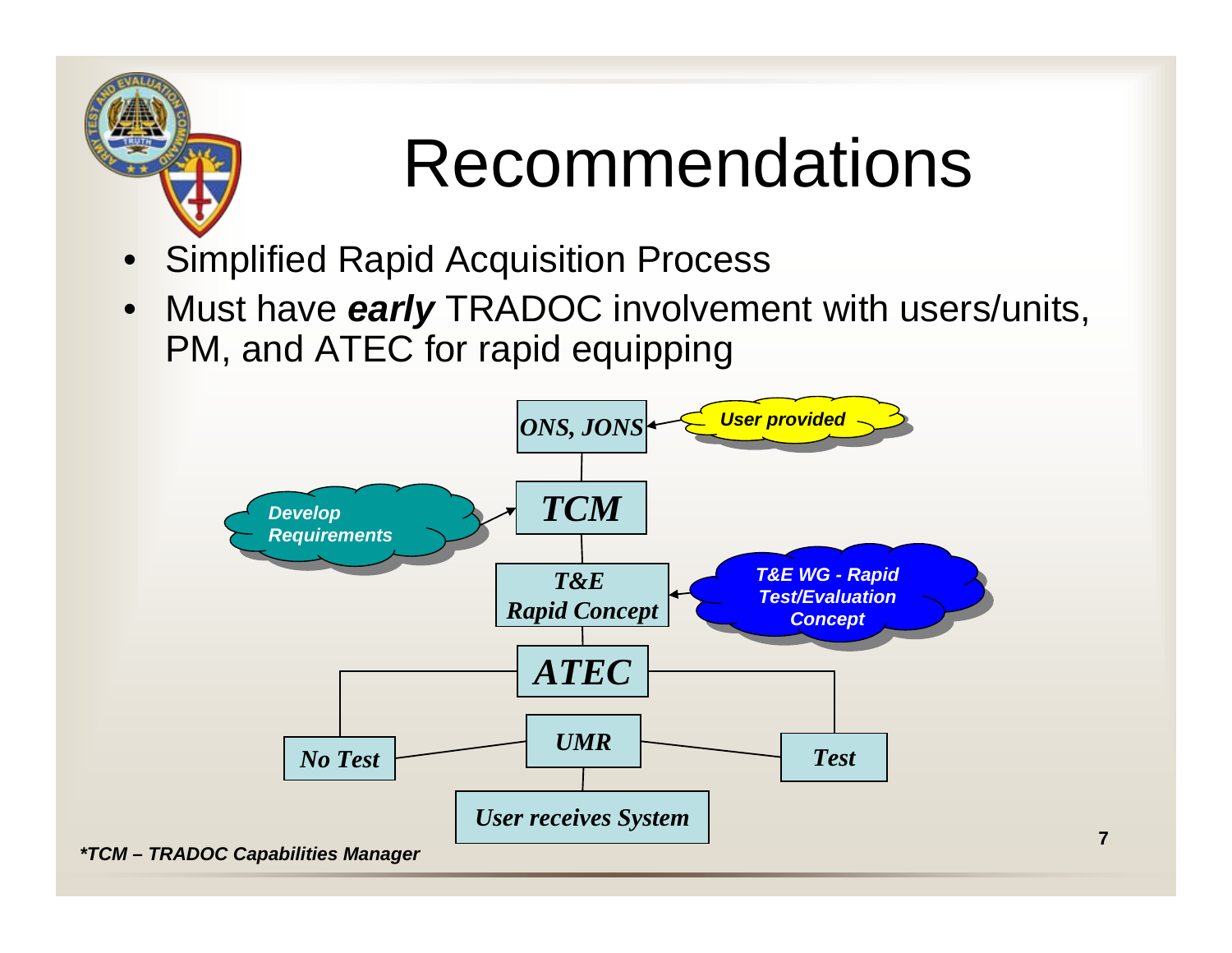

### **Conclusions**

- UAS is a rapidly growing field within the Army
- OIF and OEF require systems to be fielded as quick as possible to support the warfighter
- Need for improved rapid acquisition process
- T&E Community will be able to support user with a system that will better meet mission needs
- Difficult to Quantify
	- –Force Multiplier
	- Situational Awareness
- Does the Warfighter need all of these systems?
- What is the key denominator?